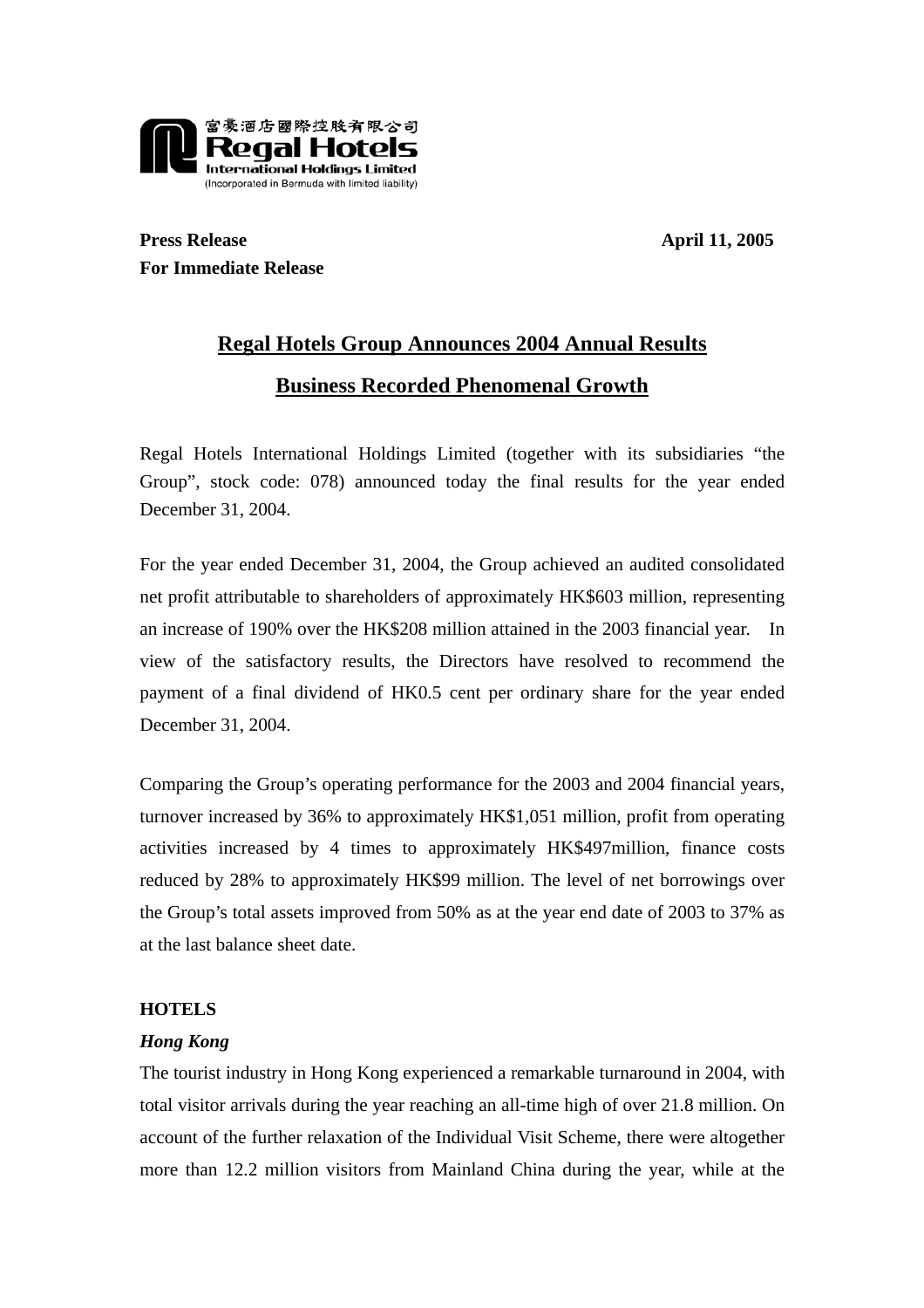same time most of the major overseas markets have generally recovered to their pre-SARS levels.

Comparing with 2003, the combined average room occupancy level and the combined average room rate for the five Regal Hotels in Hong Kong for the year under review have increased by 40% and 14%, respectively, while the gross operating profit margin has at the same time improved by 45%. These translated into an overall gross operating profit for the five hotels in 2004 of approximately HK\$420 million, representing a growth of 103% as compared with the corresponding figure in 2003.

Apart from the general revival in the local hotel business, the significant improvement in the operating results achieved by the Group's hotels was also attributable to the various measures on cost containment and realignment of manpower resources undertaken during the past few years. The operational structure of the Group's hotel business is now even more compact and efficient, and is well prepared for the growing demands and to take on new challenges.

With a view to enhancing the quality and competitiveness of its hotel properties in Hong Kong, the Group is implementing, in stages, various extension, renovation and upgrading plans for the five Regal Hotels in Hong Kong. In particular, construction works for the addition of five floors on the top portion of Regal Hongkong Hotel providing 50 additional deluxe guest rooms are expected to commence later this year, scheduling to be completed in 2006. Besides, plans for the addition of three floors on top of the Regal Riverside Hotel, to provide about 280 additional hotel rooms , are also being submitted to the relevant government authority for approval.

### *Macau*

The Company has recently in March 2005 entered into a Memorandum of Agreement with the Venetian Group from Las Vegas, USA, pursuant to which the Group plans to develop a mega scale hotel development project in the Cotai Resort Area in Macau.

The proposed hotel development project has a site area of approximately 620,000 square feet and a total permissible gross floor area of approximately 3.4 million square feet. The project, comprising hotel, casino, entertainment and conference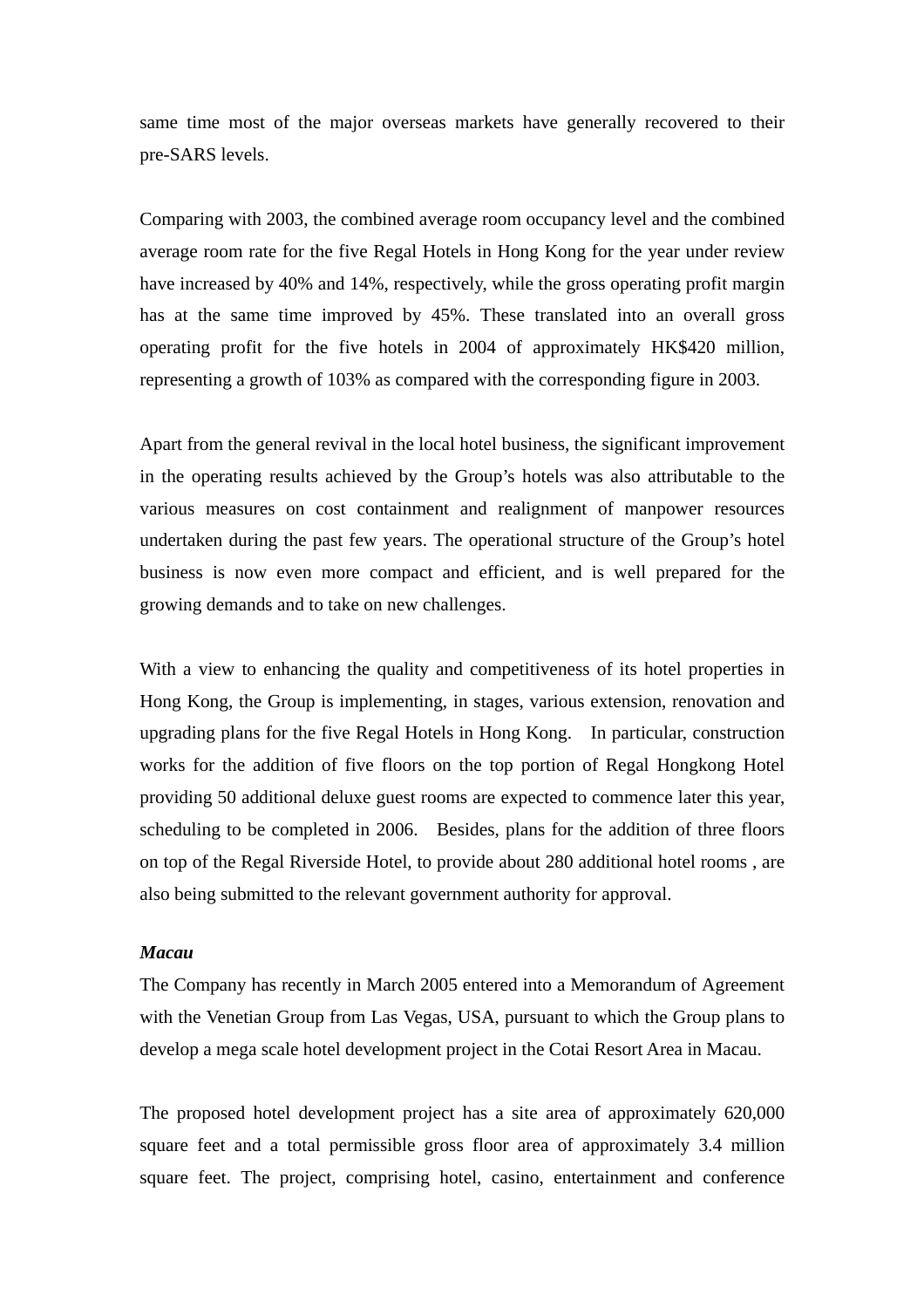facilities, is planned to be developed in two phases. Under the present plan, the first phase of the project will have a hotel with about 1,690 guest rooms and suites, together with food and beverage outlets and related hotel facilities, a casino and a showroom for large performances, conference and meeting facilities, as well as shopping and entertainment areas. The casino/showroom shell will be constructed as part of the project and will be leased to and fitted out and operated by Venetian. The second phase of the project is planned to include about 2,210 additional guest rooms and suites together with expansion space for the casino, and will have further hotel facilities and a large shopping and entertainment complex. It is scheduled that the construction works for the first phase of the project will commence later this year, with completion expected by late 2007.

## *China*

Capitalising on Regal's established brand name and the Group's extensive operational base in Hong Kong, the Group will continue to seek further investment and management opportunities in various key cities in the mainland.

#### **PROPERTIES**

Up to the date of this report, 101 houses in this luxury residential development, which is 70% owned by the Group, have been sold for a gross sale consideration of about HK\$4.8 billion and all the project loans secured on the development have been fully repaid. The Regalia Bay development contributed to the Group a profit, including write-back of provision, of approximately HK\$220 million in the financial year under review.

#### **OUTLOOK**

With the scheduled opening of the Hong Kong Disneyland in this September and the planned rollout of other major tourist attractions, including the Tung Chung cable car project and the recently announced remodeling and extension of the Ocean Park, Hong Kong will continue to be one of the most favoured tourist destinations. A weak Hong Kong dollar currency and the stepping up of promotional campaigns by the Hong Kong Tourism Board should also help to boost tourists from both short haul and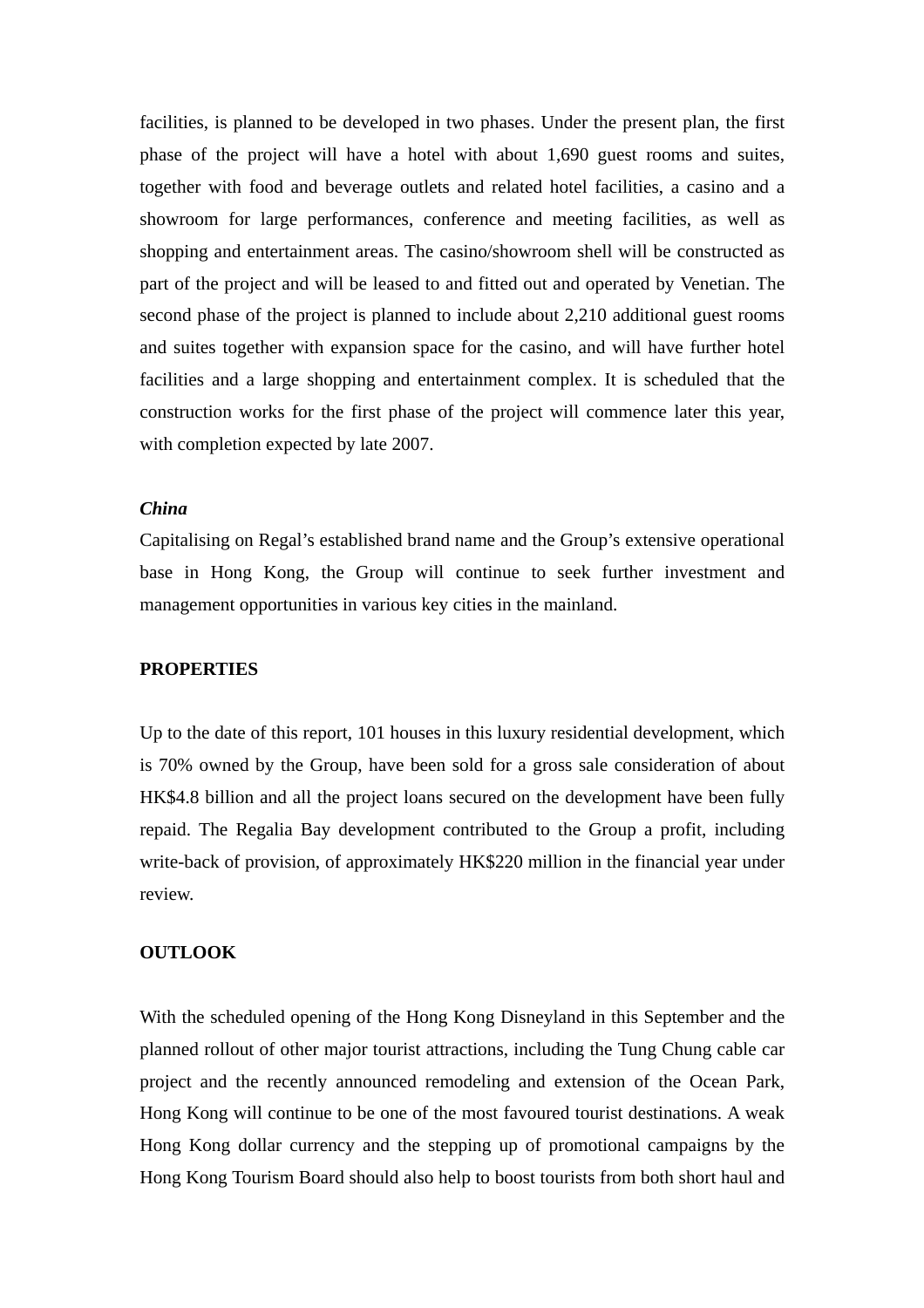long haul markets. The Group is optimistic on the future prospects of the local tourist and hotel industries and is taking steps to reinforce and strengthen its position as one of the leading hotel owners and operators in Hong Kong.

Business operations of the five Regal Hotels in Hong Kong in the first quarter of 2005 were encouraging, with overall gross operating profits attaining double-digit growth as compared with the corresponding period in 2004. Based on present forecast, the Group's management is confident that the five hotels should be able to achieve further improved results for the year 2005.

There are now 38 houses in Regalia Bay remaining unsold, with total gross area of about 174,000 square feet. Given the scarcity of supply in the luxury residential sector, there should be further room for price improvement. The net carrying value of the houses remaining unsold is still substantially below current market price levels and significant profits can be expected when the remaining houses are sold.

The signing of the Memorandum of Agreement for the development of a mega scale hotel project in the Cotai Strip in Macau marks an important step for the Group in the planned development of its core hotel business. Visitors from Mainland China, and indeed many visitors from overseas, invariably include Hong Kong and Macau together within their ultimate travel package. As Macau is itself developing into the "Las Vegas of the East" and the ties between Hong Kong and Macau become increasingly closer, the Group strongly believes that it is beneficial and strategically important for the Group to be in a position to command an equivalently large hotel room stock in Macau.

When the various extension programmes of the Regal Hotels in Hong Kong are completed and the hotel development project in Macau brought to fruition, the Group will come to own and operate a total hotel room stock of about 3,700 in Hong Kong and about 3,900 in Macau, forming a critical mass in the hotel markets of these two closely linked regions. This will enable the Group on the one hand to strengthen its competitive edge in the operation and marketing of its existing hotels in Hong Kong through mutual synergistic support and, on the other hand, to share in the growing prosperity of Macau.